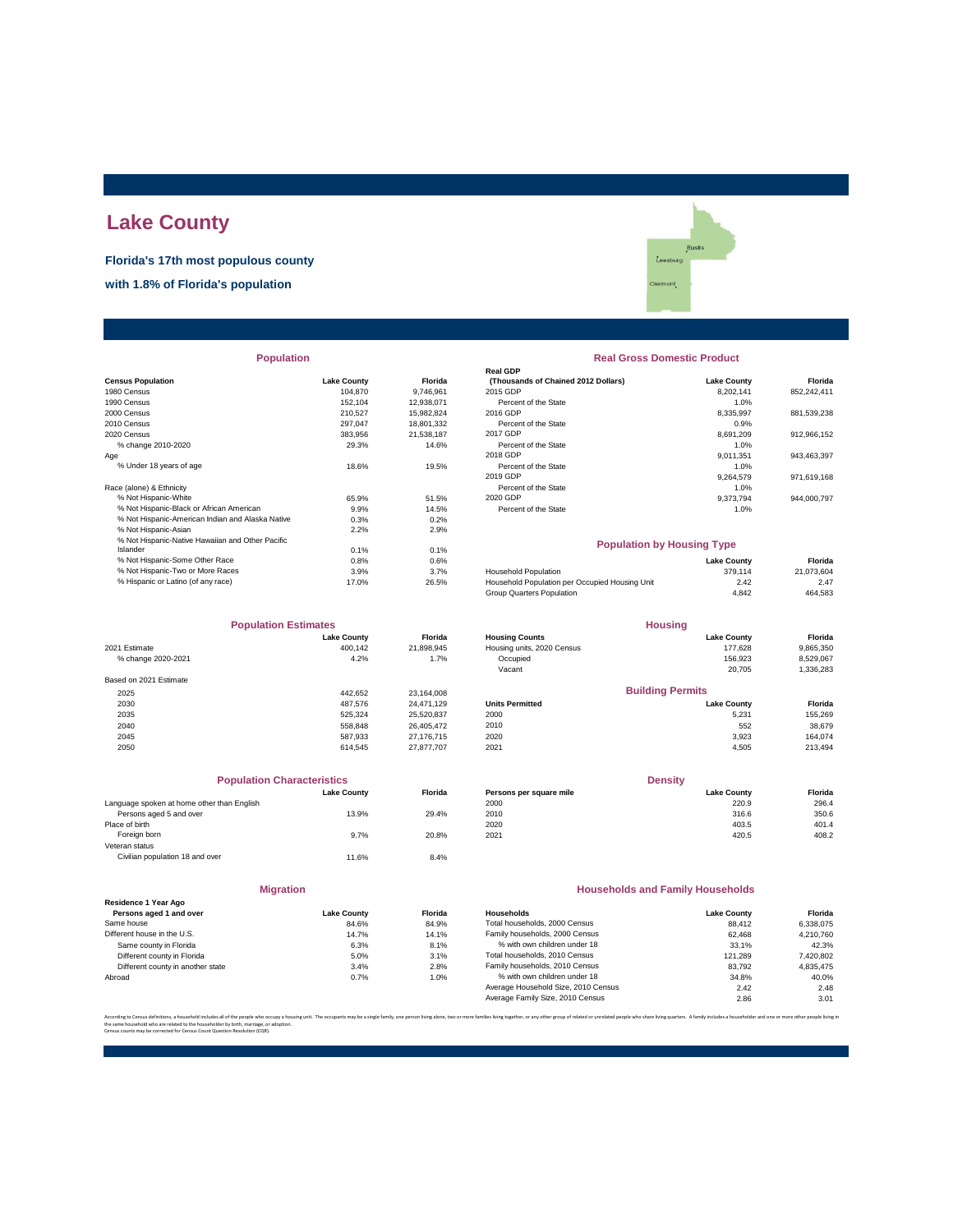# **Lake County**

|                                                                              |                      |                                | <b>Employment and Labor Force</b>                      |                      |                      |
|------------------------------------------------------------------------------|----------------------|--------------------------------|--------------------------------------------------------|----------------------|----------------------|
| <b>Establishments</b>                                                        |                      |                                | <b>Establishments</b>                                  |                      |                      |
| 2020                                                                         | <b>Lake County</b>   | Florida                        | % of All Industries, 2020                              | <b>Lake County</b>   | Florida              |
| All industries<br>Natural Resource & Mining                                  | 9,278<br>160         | 763,854<br>5,514               | All industries<br>Natural Resource & Mining            | 9,278<br>1.7%        | 763,854<br>0.7%      |
| Construction                                                                 | 1,300                | 77,720                         | Construction                                           | 14.0%                | 10.2%                |
| Manufacturing                                                                | 254                  | 21,822                         | Manufacturing                                          | 2.7%                 | 2.9%                 |
| Trade, Transportation and Utilities                                          | 1,789                | 145,853                        | Trade, Transportation and Utilities                    | 19.3%                | 19.1%                |
| Information                                                                  | 91                   | 13,437                         | Information                                            | 1.0%                 | 1.8%                 |
| <b>Financial Activities</b>                                                  | 975                  | 83,911                         | <b>Financial Activities</b>                            | 10.5%                | 11.0%                |
| Professional & Business Services                                             | 1,819                | 187,348                        | Professional & Business Services                       | 19.6%                | 24.5%                |
| Education & Health Services<br>Leisure and Hospitality                       | 1,256                | 87,764                         | Education & Health Services<br>Leisure and Hospitality | 13.5%                | 11.5%                |
| Other Services                                                               | 779<br>644           | 61,008<br>56,385               | <b>Other Services</b>                                  | 8.4%<br>6.9%         | 8.0%<br>7.4%         |
| Government                                                                   | 98                   | 5,895                          | Government                                             | 1.1%                 | 0.8%                 |
|                                                                              |                      |                                |                                                        |                      |                      |
| <b>Average Annual Employment</b>                                             |                      |                                | <b>Average Annual Wage</b>                             |                      |                      |
| % of All Industries, 2020                                                    | <b>Lake County</b>   | Florida                        | 2020                                                   | <b>Lake County</b>   | Florida              |
| All industries                                                               | 100,061              | 8,453,489                      | All industries                                         | \$42,001             | \$55,840             |
| Natural Resource & Mining                                                    | 10.1%                | 0.8%                           | Natural Resource & Mining                              | \$53,060             | \$37,710             |
| Construction                                                                 | 3.8%                 | 6.7%                           | Construction                                           | \$50,519             | \$55,840             |
| Manufacturing                                                                | 21.7%                | 4.5%                           | Manufacturing                                          | \$36,799             | \$66,738             |
| Trade, Transportation and Utilities<br>Information                           | 1.1%<br>3.9%         | 20.6%<br>1.5%                  | Trade, Transportation and Utilities<br>Information     | \$53,901             | \$49,342             |
| <b>Financial Activities</b>                                                  | 9.3%                 | 6.9%                           | <b>Financial Activities</b>                            | \$55,185<br>\$45,978 | \$93,360<br>\$84,295 |
| Professional & Business Services                                             | 20.4%                | 16.1%                          | Professional & Business Services                       | \$49,047             | \$68,218             |
| Education & Health Services                                                  | 12.9%                | 15.3%                          | Education & Health Services                            | \$19,481             | \$55,099             |
| Leisure and Hospitality                                                      | 2.8%                 | 11.9%                          | Leisure and Hospitality                                | \$32,199             | \$27,694             |
| <b>Other Services</b>                                                        | 0.1%                 | 3.0%                           | Other Services                                         | \$35,074             | \$41,131             |
| Government                                                                   | 11.8%                | 12.5%                          | Government                                             | \$45,819             | \$58,821             |
| Industries may not add to the total due to confidentiality and unclassified. |                      |                                |                                                        |                      |                      |
| <b>Labor Force as Percent of Population</b>                                  |                      |                                |                                                        |                      |                      |
| Aged 18 and Older                                                            | <b>Lake County</b>   | Florida                        | <b>Unemployment Rate</b>                               | <b>Lake County</b>   | Florida              |
| 2000                                                                         | 56.1%                | 64.2%                          | 2000                                                   | 3.6%                 | 3.8%                 |
| 2010<br>2020                                                                 | 56.4%<br>53.1%       | 61.8%<br>58.6%                 | 2010<br>2020                                           | 11.4%                | 10.8%<br>8.2%        |
| 2021                                                                         | 52.9%                | 59.0%                          | 2021                                                   | 9.4%<br>4.7%         | 4.6%                 |
|                                                                              |                      |                                |                                                        |                      |                      |
|                                                                              |                      |                                | <b>Income and Financial Health</b>                     |                      |                      |
| Personal Income (\$000s)                                                     | <b>Lake County</b>   | Florida                        | Per Capita Personal Income                             | <b>Lake County</b>   | Florida              |
| 2000<br>2010                                                                 | \$5,524,669          | \$472,851,789                  | 2000<br>2010                                           | \$26,017             | \$29,466             |
| 2011                                                                         | \$9,870,405          | \$732,457,478<br>\$771,409,454 | 2011                                                   | \$33,153<br>\$34,049 | \$38,865<br>\$40,482 |
| % change 2010-11                                                             | \$10,233,419<br>3.7% | 5.3%                           | % change 2010-11                                       | 2.7%                 | 4.2%                 |
| 2012                                                                         | \$10,694,470         | \$800,551,723                  | 2012                                                   | \$35,202             | \$41,475             |
| % change 2011-12                                                             | 4.5%                 | 3.8%                           | % change 2011-12                                       | 3.4%                 | 2.5%                 |
| 2013                                                                         | \$10,951,898         | \$802,975,701                  | 2013                                                   | \$35,548             | \$41,069             |
| % change 2012-13                                                             | 2.4%                 | 0.3%                           | % change 2012-13                                       | 1.0%                 | $-1.0%$              |
| 2014                                                                         | \$11,796,666         | \$861,412,339                  | 2014                                                   | \$37,391             | \$43,388             |
| % change 2013-14                                                             | 7.7%                 | 7.3%                           | % change 2013-14                                       | 5.2%                 | 5.6%                 |
| 2015                                                                         | \$12,625,151         | \$919,834,894                  | 2015                                                   | \$38,806             | \$45,493             |
| % change 2014-15                                                             | 7.0%                 | 6.8%                           | % change 2014-15                                       | 3.8%                 | 4.9%                 |
| 2016                                                                         | \$13,524,882         | \$954,069,719                  | 2016                                                   | \$40,348             | \$46,253             |
| % change 2015-16                                                             | 7.1%                 | 3.7%                           | % change 2015-16                                       | 4.0%                 | 1.7%                 |
| 2017<br>% change 2016-17                                                     | \$14,508,451         | \$1,023,131,116                | 2017<br>% change 2016-17                               | \$41,950             | \$48,774             |
| 2018                                                                         | 7.3%                 | 7.2%                           | 2018                                                   | 4.0%<br>\$43,160     | 5.5%<br>\$51,150     |
| % change 2017-18                                                             | \$15,411,936<br>6.2% | \$1,087,188,628<br>6.3%        | % change 2017-18                                       | 2.9%                 | 4.9%                 |
| 2019                                                                         | \$16,238,106         | \$1,139,799,293                | 2019                                                   | \$44,253             | \$53,034             |
| % change 2018-19                                                             | 5.4%                 | 4.8%                           | % change 2018-19                                       | 2.5%                 | 3.7%                 |
| 2020                                                                         | \$17,484,173         | \$1,209,995,921                | 2020                                                   | \$46,563             | \$55,675             |
| % change 2019-20                                                             | 7.7%                 | 6.2%                           | % change 2019-20                                       | 5.2%                 | 5.0%                 |
| Earnings by Place of Work (\$000s)                                           |                      |                                | <b>Median Income</b>                                   |                      |                      |
| 2000                                                                         | \$2,350,724          | \$308,751,767                  | Median Household Income                                | \$55,792             | \$57,703             |
| 2010                                                                         | \$3,841,777          | \$438,983,914                  | Median Family Income                                   | \$67,676             | \$69,670             |
| 2011                                                                         | \$3,968,116          | \$450,498,606                  |                                                        |                      |                      |
| % change 2010-11                                                             | 3.3%                 | 2.6%                           | Percent in Poverty, 2020                               |                      |                      |
| 2012                                                                         | \$4,226,327          | \$468,410,475                  | All ages in poverty                                    | 9.2%                 | 12.4%                |
| % change 2011-12                                                             | 6.5%                 | 4.0%                           | Under age 18 in poverty                                | 14.0%                | 17.2%                |
| 2013                                                                         | \$4,331,877          | \$482,898,301                  | Related children age 5-17 in families in poverty       | 13.1%                | 16.5%                |
| % change 2012-13                                                             | 2.5%                 | 3.1%                           |                                                        |                      |                      |
| 2014                                                                         | \$4,581,163          | \$512,375,290                  | <b>Personal Bankruptcy Filing Rate</b>                 |                      |                      |
| % change 2013-14                                                             | 5.8%                 | 6.1%                           | (per 1,000 population)                                 | <b>Lake County</b>   | Florida              |
| 2015                                                                         | \$4,968,835          | \$544,408,719                  | 12-Month Period Ending December 31, 2020               | 1.85                 | 1.66                 |
| % change 2014-15                                                             | 8.5%                 | 6.3%                           | 12-Month Period Ending December 31, 2021               | 1.52                 | 1.38                 |
| 2016<br>% change 2015-16                                                     | \$5,178,135          | \$569,769,284                  | State Rank<br>NonBusiness Chapter 7 & Chapter 13       | 8                    | <b>NA</b>            |
| 2017                                                                         | 4.2%<br>\$5,446,271  | 4.7%<br>\$603,668,170          |                                                        |                      |                      |
| % change 2016-17                                                             | 5.2%                 | 5.9%                           | Workers Aged 16 and Over                               | <b>Lake County</b>   | Florida              |
| 2018                                                                         | \$5,817,886          | \$639,620,451                  | Place of Work in Florida                               |                      |                      |
| % change 2017-18                                                             | 6.8%                 | 6.0%                           | Worked outside county of residence                     | 40.8%                | 18.1%                |
| 2019                                                                         | \$6,106,427          | \$671,553,148                  | Travel Time to Work                                    |                      |                      |
| % change 2018-19                                                             | 5.0%                 | 5.0%                           | Mean travel time to work (minutes)                     | 29.9                 | 27.9                 |
| 2020                                                                         | \$6,485,518          | \$688,764,753                  |                                                        |                      |                      |
| % change 2019-20                                                             | 6.2%                 | 2.6%                           |                                                        |                      |                      |